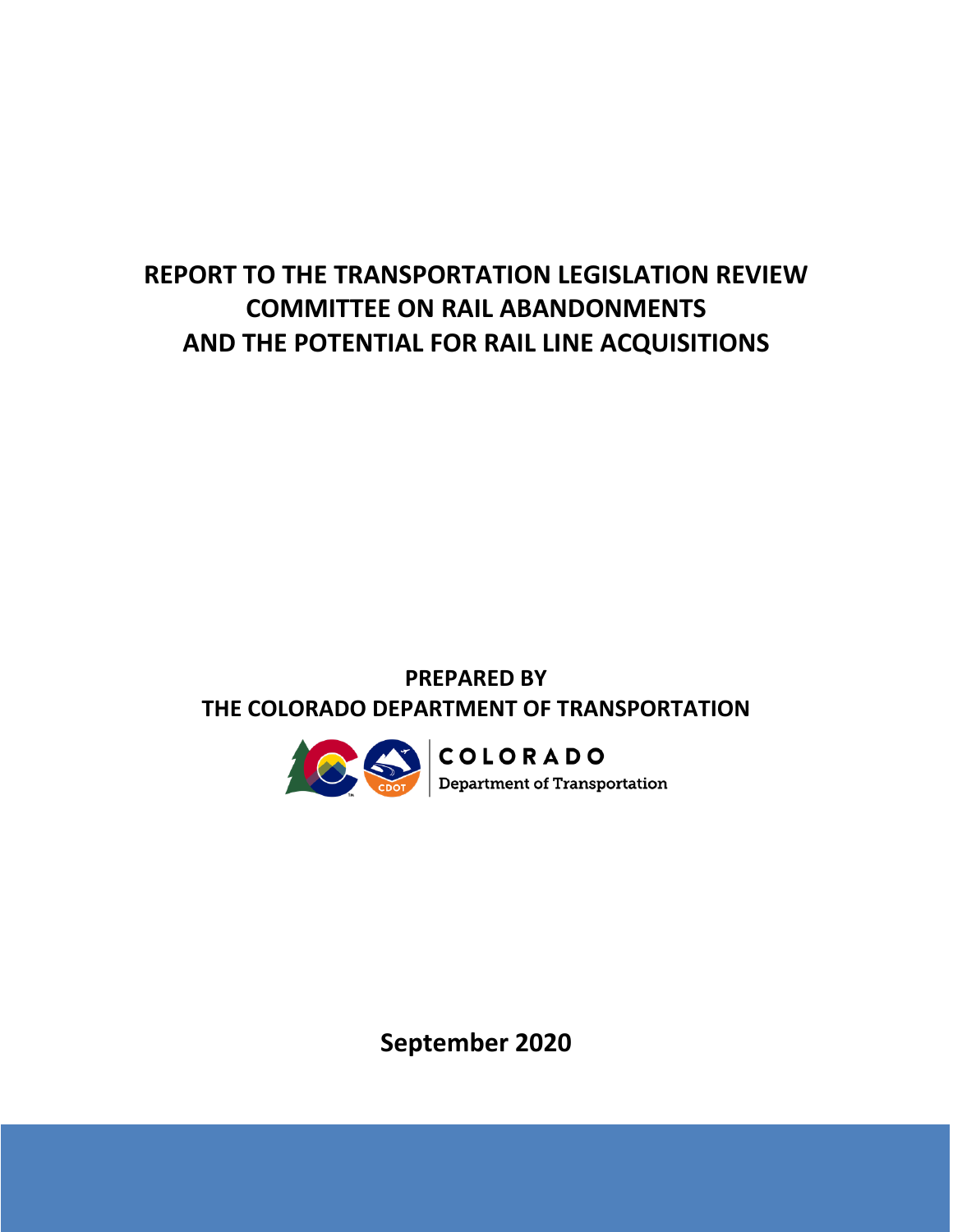### **Table of Contents**

| $\label{lem:1} \mbox{Introduction} \,\, \ldots \,\, \ldots \,\, \ldots \,\, \ldots \,\, \ldots \,\, \ldots \,\, \ldots \,\, \ldots \,\, \ldots \,\, \ldots \,\, \ldots \,\, \ldots \,\, \ldots \,\, \ldots \,\, \ldots \,\, \ldots \,\, \ldots \,\, \ldots \,\, \ldots \,\, \ldots \,\, \ldots \,\, \ldots \,\, \ldots \,\, \ldots \,\, \ldots \,\, \ldots \,\, \ldots \,\, \ldots \,\, \ldots \,\, \ldots \,\, \ldots \,\, \ldots \,\, \ldots \,\, \ldots \,\,$ |  |
|------------------------------------------------------------------------------------------------------------------------------------------------------------------------------------------------------------------------------------------------------------------------------------------------------------------------------------------------------------------------------------------------------------------------------------------------------------------|--|
|                                                                                                                                                                                                                                                                                                                                                                                                                                                                  |  |
| (A)                                                                                                                                                                                                                                                                                                                                                                                                                                                              |  |
| (B)                                                                                                                                                                                                                                                                                                                                                                                                                                                              |  |
|                                                                                                                                                                                                                                                                                                                                                                                                                                                                  |  |
| 2017 SB 17-153 / CRS 43-4-1001 Southwest Chief and Front Range Passenger Rail Commission 5                                                                                                                                                                                                                                                                                                                                                                       |  |
| (C)                                                                                                                                                                                                                                                                                                                                                                                                                                                              |  |
|                                                                                                                                                                                                                                                                                                                                                                                                                                                                  |  |
|                                                                                                                                                                                                                                                                                                                                                                                                                                                                  |  |
|                                                                                                                                                                                                                                                                                                                                                                                                                                                                  |  |
|                                                                                                                                                                                                                                                                                                                                                                                                                                                                  |  |
|                                                                                                                                                                                                                                                                                                                                                                                                                                                                  |  |
|                                                                                                                                                                                                                                                                                                                                                                                                                                                                  |  |
|                                                                                                                                                                                                                                                                                                                                                                                                                                                                  |  |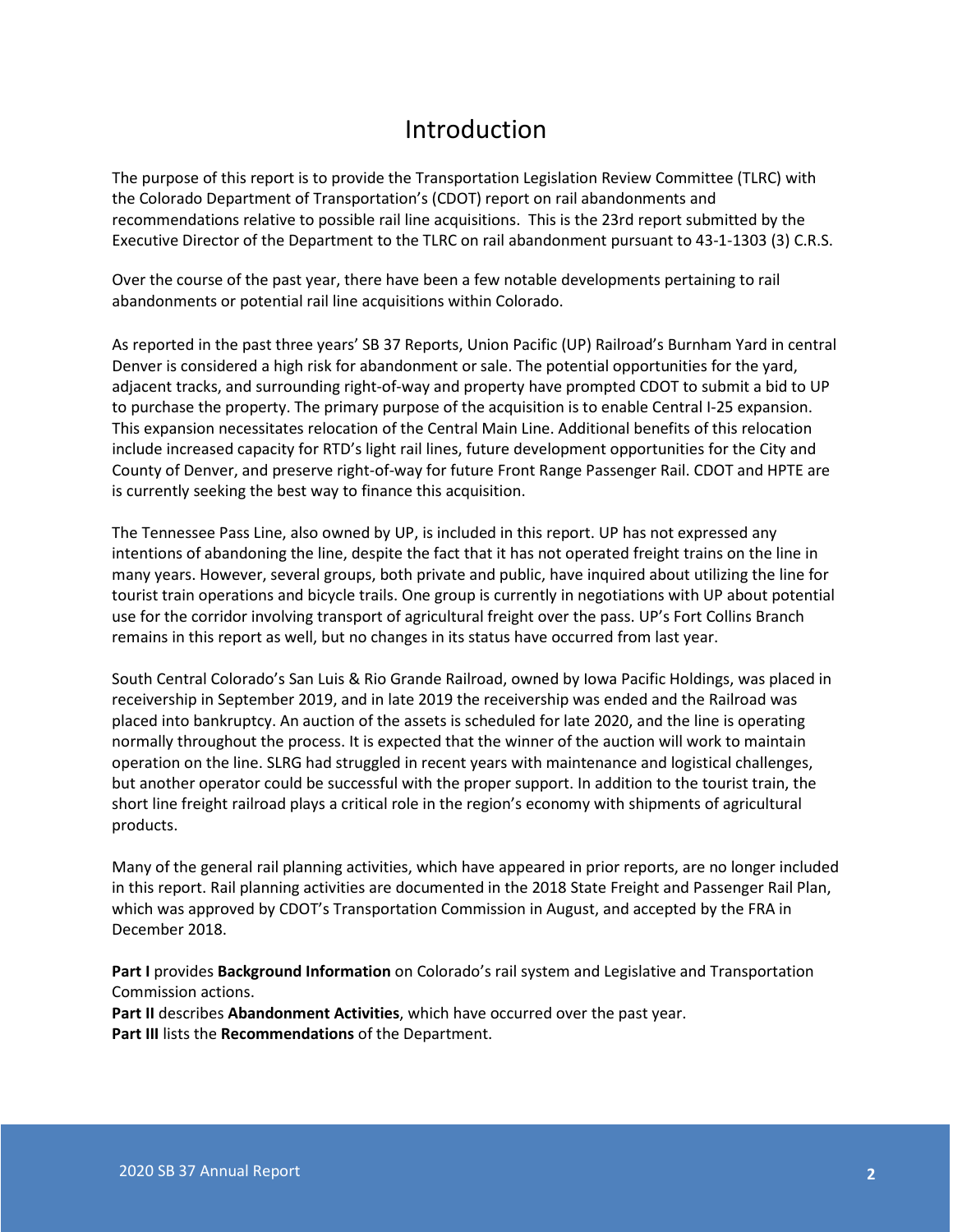## Part I: Background

### <span id="page-3-1"></span><span id="page-3-0"></span>**(A) Rail System in Colorado**

The Colorado rail system currently includes both a freight rail network and a limited passenger rail network. The role of the railroads and rail transportation in the state is to provide efficient and safe transportation choices for the movement of goods and people while connecting effectively to the other transportation modes. The rail system in the state is an interconnected component of much larger regional, national and global multimodal transportation systems and economies.

Currently 14 privately owned freight railroads operate in Colorado. These railroads own more than 2,800 miles of track in the state and currently operate on 2,684 miles of those tracks. This represents about 1.9 percent of the nation's 140,000 miles of network track. The extent of this network is also reflected in the fact that 48 of Colorado's 64 counties are directly served by the freight rail network. There are two Class I railroads in Colorado, BNSF Railway and UP. Combined they operate over 80 percent of the freight track miles and carry the majority of rail freight in the state.

In addition, there are 12 short line railroads in Colorado comprising 20 percent of freight track miles in the state. They primarily provide localized service with connections to the Class I railroads. They principally serve the agricultural industry as well as the oil & gas industry and are very valuable assets to both local and statewide economies.

The passenger rail system in Colorado is presently very limited. Outside of the Regional Transportation District's (RTD) light rail and commuter rail lines in the Denver metro area, Amtrak provides passenger rail service with two routes that pass through the state. The Amtrak routes use existing freight tracks and rely on freight railroad infrastructure to be maintained and/or upgraded for efficient service. These two routes are:

- The California Zephyr, which runs daily between Chicago and San Francisco. Colorado stops include Fort Morgan, Denver, Fraser/Winter Park, Granby, Glenwood Springs and Grand Junction. Much of this service operates over Union Pacific track.
- The Southwest Chief runs daily between Chicago and Los Angeles. Colorado stops include Lamar, La Junta and Trinidad. Much of this service operates over BNSF Railway track.

Because ridership has declined due to the COVID-19 pandemic, Amtrak announced that it will be decreasing service beginning in October on most of its long-distance routes from daily to three days per week, including both the California Zephyr and the Southwest Chief. Colorado previously had two additional Amtrak routes that were discontinued in 1997 due to reductions in federal funds. These two trains were the Pioneer, operating between Denver and Seattle and the Desert Wind, operating between Denver and Los Angeles by way of Salt Lake City and Las Vegas.

Colorado has eight tourist railroads, which showcase Colorado's history and offer trips through Colorado's scenic outdoors. These scenic & tourist lines are located in Cripple Creek/Victor, Durango/Silverton, Georgetown, Leadville, Manitou Springs/Colorado Springs, Cañon City, and two near Alamosa. Most of the tourist railroads were temporarily closed due to the COVID-19 pandemic, but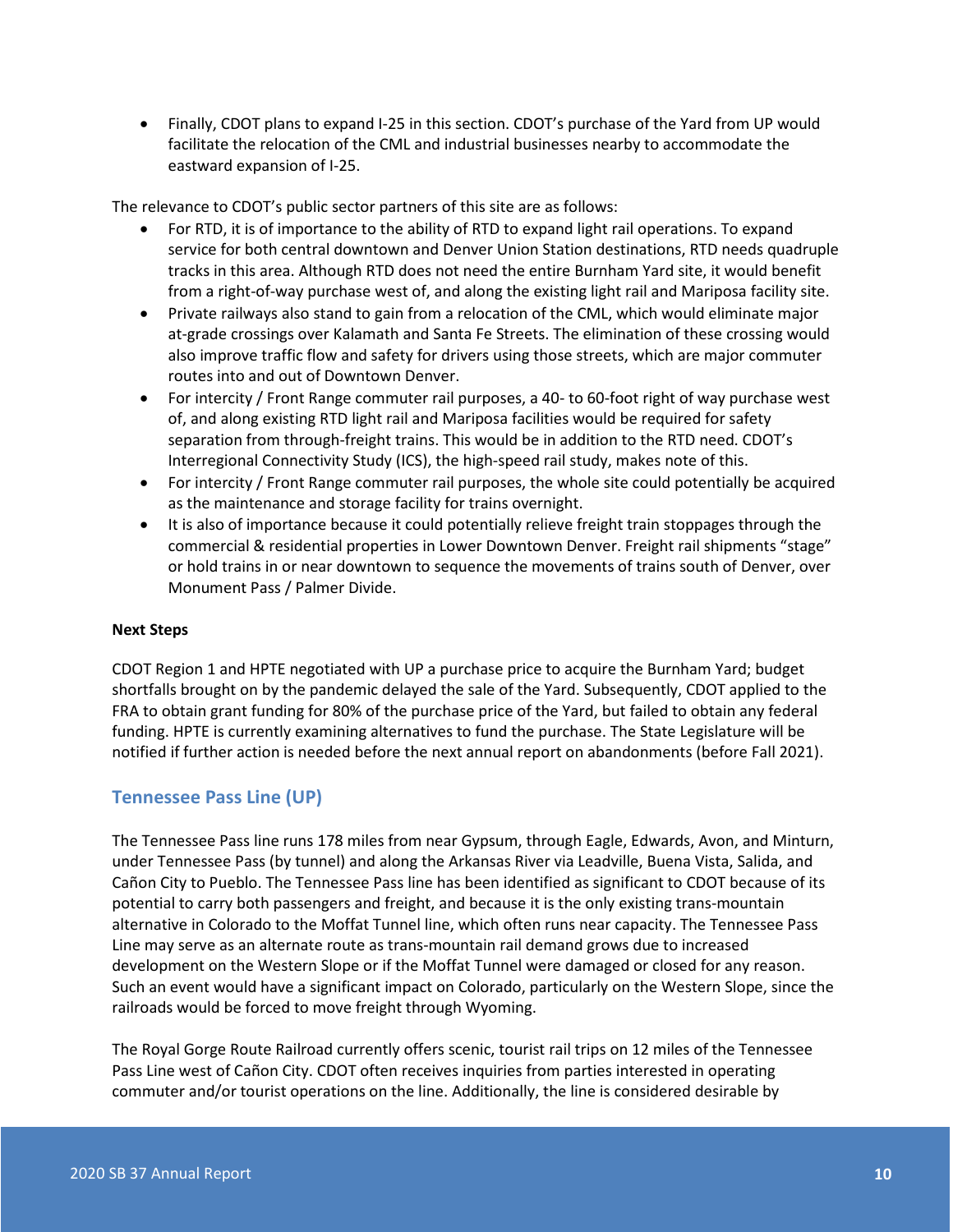bicyclists as a rail-to-trail corridor and was identified as one of 16 priority trails by Governor Hickenlooper in 2016. The Department of Natural Resources has also been working to make use of the Gine's right-of-way by "railbanking" which would allow interim use of the property for biking while preserving the right-of-way for future resumed rail use. Any arrangements by UP to resume freight service on the line would preclude other uses such as railbanking. Although no freight has been shipped across the full Tennessee Pass dine since 1996, recent conversations with the UP indicate that they do not intend to abandon this line in the near future. UP also indicated that they have received several purchase offers for the line, but that no decisions have been made at this time. One group is currently in negotiations with UP about potential use for the corridor involving transport of freight over the pass.

#### <span id="page-11-0"></span>**Fort Collins Branch Line (UP)**

The Fort Collins Branch line runs southeast from Fort Collins to Milliken and Dent, then east to La Salle. It is identified as a Rail Corridor of State Significance since it connects Greeley and Fort Collins to the North I-25 corridor, and was identified as part of the preferred alternative in the North Front Range Transportation Alternatives Feasibility Study (NFRTAFS, March 2000). This line does not appear to be at risk of abandonment at this time. However, it should be noted this branch line was not included in the Preferred Alternative of the North I-25 Environmental Impact Statement (December 2011). The North I-25 EIS does, ZZ recommend a new commuter rail line connecting the Zdrahar commuter rail line in Longmont and the north end of the RTD FasTracks North Metro Line. Recent conversations with the UP indicate that they do not intend to abandon this line in the near future. CDOT will continue to monitor activities on this rail line but it will not be considered a potential line for acquisition until such time as conditions may warrant.

#### <span id="page-11-1"></span>**San Luis & Rio Grande Railroad (Iowa Pacific)**

The San Luis & Rio Grande Railroad (SLRG) runs west from a connection with the Union Pacific Railroad at Walsenburg, Colorado, over the Sangre de Cristo Mountains at La Veta Pass and into the San Luis Valley. At Alamosa, the railroad splits with a branch extending south to Antonito, ColoradoDjust north of the New Mexico border, and northwest to South Fork. SLRG owns approximately 150 route miles of track, 126 miles of which are currently operated. Scenic passenger service was also offered on the line by the Rio Grande Scenic Railroad (RGSR) from 2006 to 2019, but the service was anded indefinitely when the SLRG went into receivership.

In September 2019, SLRG was placed in receivership, an alternative to bankruptcy<sup>p</sup> during which SLRG continued operating. Leading up to receivership, SLRG had struggled with rising maintenance needs and logistics difficulties with access to the national rail network. In late 2019 the receivership was ended and SLRG was placed into bankruptcy. The bankruptcy trustee is planning an auction in late 2020, with a new owner expected to continue operations.

#### <span id="page-11-2"></span>**Southwest Chief**

Amtrak's long distance route, the Southwest Chief, is included in this 2020 SB37 report because there are multiple projects in various stages to replace and update track infrastructure to secure the safe operation of this route for the future. There are still 29 miles of track on the Raton Pass Line (which Amtrak uses for this route) in need of replacement in order to complete the needed infrastructure updates to sustain future service.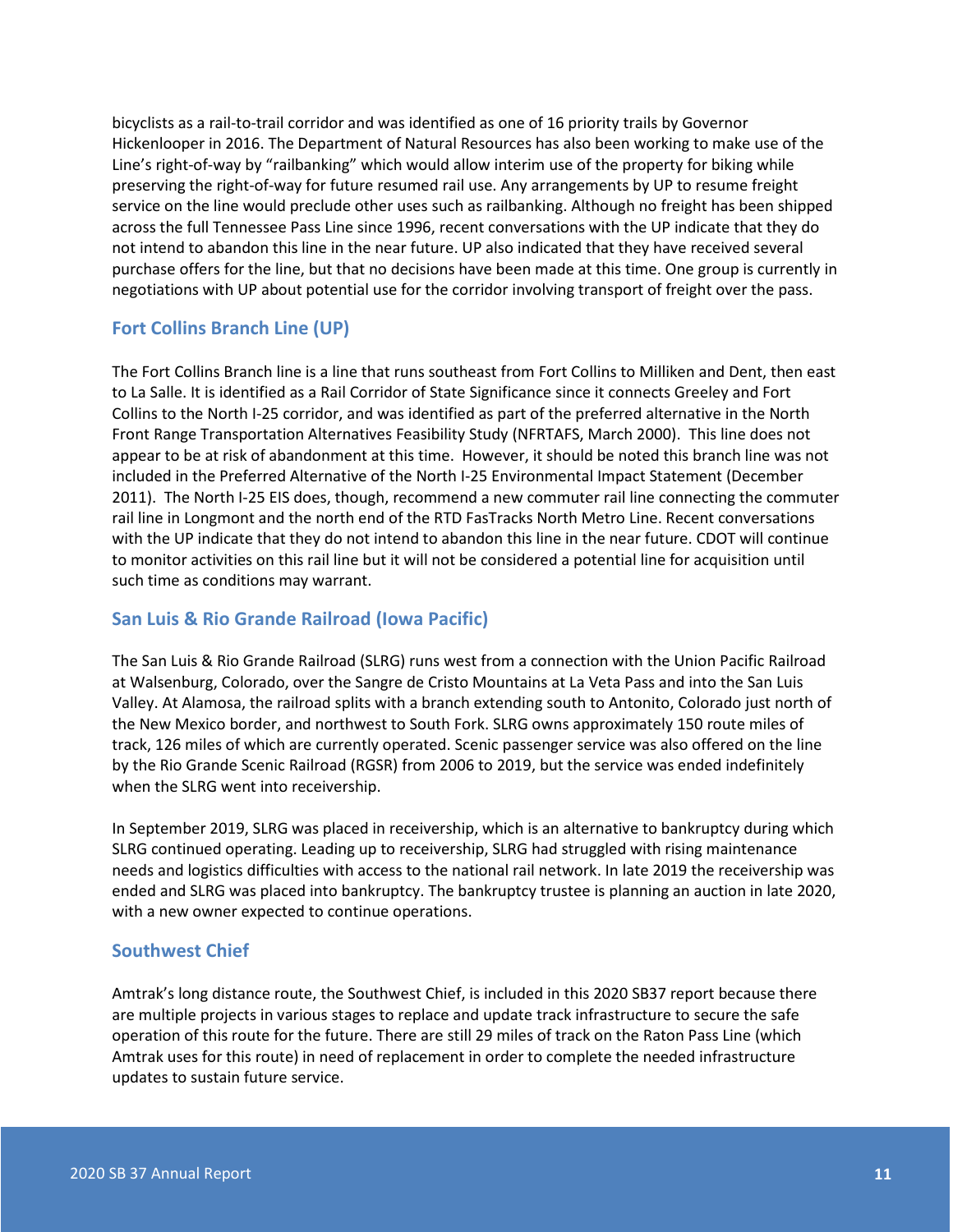The following projects are underway or have been funded to rehabilitate BNSF track used by the Southwest Chief in Colorado. These projects use a combination of funding from FRA, state DOTs, and other partners.

- 2017 TIGER IX FRA grant for the Amtrak Southwest Chief Stabilization Project in Kansas, Colorado, and New Mexico, with Colfax County, New Mexico, as the lead. The \$25.2 million project is being funded by \$16 million in TIGER IX funding with match funding of \$9.2 million from the states of New Mexico, Colorado and Kansas; local communities and organizations along the route; and financial support from BNSF and Amtrak. The grant agreement with FRA was executed in August 2020 and the project was kicked off in September.
- 2018 CRISI FRA grant to install Positive Train Control (PTC) on tracks from Dodge City, Kansas, to Las Animas, Colorado. This \$11.45 million project includes \$9.15 million from FRA and \$2.3 million from the states of Kansas and Colorado, Amtrak, and the Southwest Chief & Front Range Passenger Rail Commission. This project was also kicked off in September 2020.
- In September 2020 FRA announced that the New Mexico DOT was awarded CRISI funding to update the rail infrastructure between Trinidad, Colorado, and Lamy, New Mexico, which will partially complete critical replacement of track to secure safe operation of the route over Raton Pass.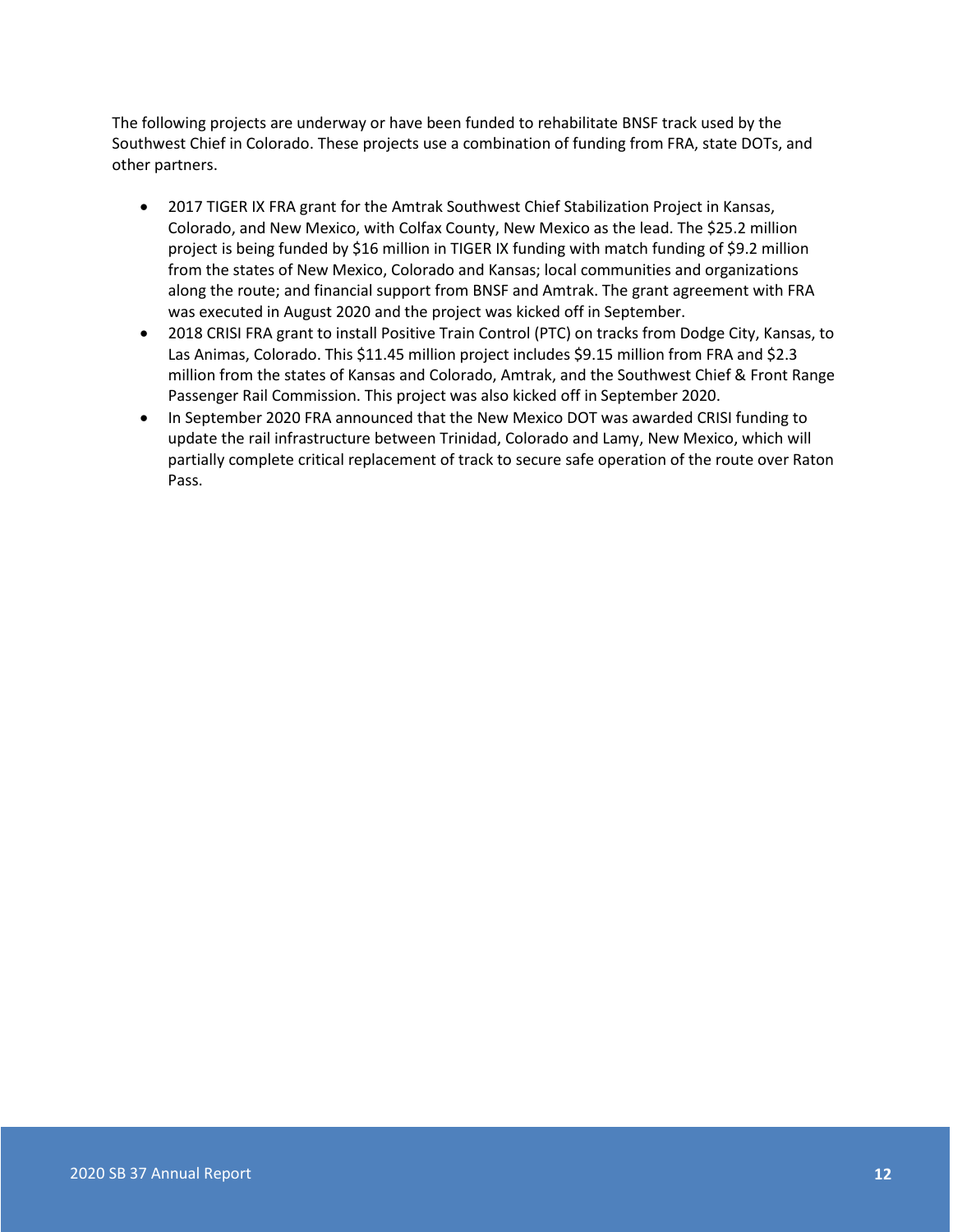### Part III: Recommendations

<span id="page-13-0"></span>There are no major rail lines in Colorado which have been abandoned in the past year that impact the state's transportation system.

The Department is recommending the following actions:

#### **Abandonment/Acquisition Recommendations**

As CDOT Region 1 and HPTE works to procure the Burnham Yard in central Denver, CDOT will continue to monitor its status and any projects CDOT begins in the property, including the potential shifting of freight railroad operations to the east, which would allow for eventual widening of Central I-25, as recommended by CDOT Region 1 analyses. Because the site may also provide an opportunity for future Front Range Passenger Rail operations, it is being considered in service development planning.

In addition, the Department of Transportation is recommending continued monitoring of activities on the Tennessee Pass and the Fort Collins Branch lines. While there is no indication that the UP will abandon these lines in the near future, the Tennessee Pass line has not been used for freight movements in over 15 years and interest has been expressed for other uses, such as passenger train service and a bicycle trail. Currently UP is in negotiations with an interested party with the possibility of a lease agreement or sale to resume freight carriage on the Tennessee Pass line. CDOT will closely monitor the progress of these negotiations. *If either of these lines is abandoned the State should consider purchasing them to preserve them for freight and/or passenger service in the future.*

The San Luis & Rio Grande Railroad is considered to be at high risk of abandonment or sale at the current time. The Department of Transportation will continue to monitor this railroad as it continues to move through the bankruptcy process and potentially is bought by another operator. *Should a sale of the Railroad take place, the State should reach out to the new owner and explore ways to support them to improve the state of good repair and ensure future success on the line.*

#### **Maintenance Recommendations**

The Southwest Chief and Front Range Passenger Rail Commission should continue to pursue additional funding (e.g., TIGER/CRISI grants) to finance necessary repairs on the Raton Pass Line. It is estimated that the line will require further investment of tens of millions of dollars on as much as 30 miles of track within the next 5 years in order to maintain adequate track quality, sufficient speeds, and continued operational passenger service reliability. The Commission and neighboring states have made great strides in pursuing and securing funding toward this project, but full funding for the project is far from complete. It is critical that the Commission continue negotiations with Amtrak as it evaluates its long-distance routes.